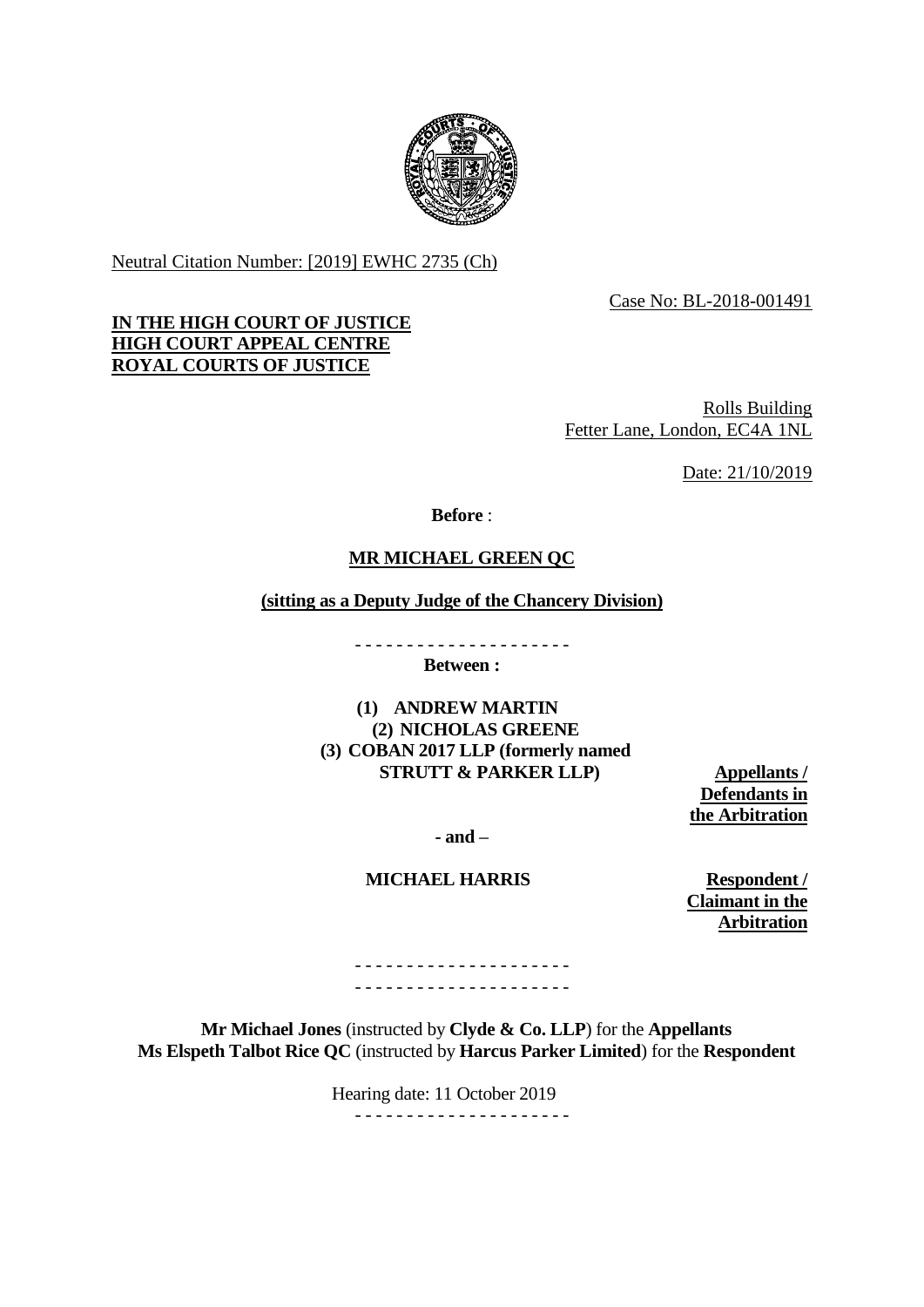# **MR MICHAEL GREEN QC:**

## **Introduction**

- 1. This judgment deals with one disputed consequential matter arising from my judgment on the substantive issues handed down on 23 July 2019, reported at - [\[2019\] EWHC](http://www.bailii.org/ew/cases/EWHC/Ch/2019/1962.html)  [1962 \(Ch\)](http://www.bailii.org/ew/cases/EWHC/Ch/2019/1962.html) (**Judgment**) 1 . In the Judgment I answered the three questions put to me in favour of the Appellants and I set aside the arbitration Award dated 23 May 2018 (the Arbitrator called this his "*Final Award Part I*"). The parties managed to agree an Order reflecting the Judgment and this stated as follows:
	- 1 The Arbitration Award of Mr Arthur Harverd dated 23 May 2018 be set aside.
	- 2 The Respondent shall pay the Appellants' costs of this arbitration claim, such costs to be assessed on the standard basis if not agreed.
	- 3 The Respondent shall make a payment on account of the costs set out in paragraph 2 above in the sum of £30,000 by 14 days after the date of the order.
	- 4 A hearing be listed on the first available date after 16 September 2019 to deal with any further consequential matters, time estimate 2 hours.
	- 5 Time within which to file and serve a Notice of Appeal be extended to 4pm on the date which is 21 days after the date of the hearing referred to in paragraph 4.
- 2. The costs of the appeal were therefore agreed to be paid by Mr Harris. There were two matters that the parties were unable to agree on:
	- (a) Permission to appeal to Court of Appeal; and
	- (b) the costs of the arbitration, which had been awarded to Mr Harris by the Arbitrator in a further Award, called the "*Final Award Part II*" dated 18 October 2018 (**Costs Award**).
- 3. Mr Harris has since confirmed that he is not seeking permission to appeal to the Court of Appeal. Therefore, the only matter that I have to deal with is the costs of the arbitration. One would have thought that this might be a fairly straightforward issue, to be dealt with in the same way as if the Court of Appeal had allowed an appeal and consequently reversed the first instance costs order. Mr Jones, on behalf of the Appellants, seeks an order that Mr Harris should pay the costs of the arbitration. However, Ms Talbot Rice QC, on behalf of Mr Harris, submitted that I have no jurisdiction in relation to the costs of the arbitration, whether in respect of setting aside or varying the Costs Award or to make a fresh order in respect of such costs.

<sup>1</sup> <sup>1</sup> I will adopt the same definitions and abbreviations that I used in the Judgment.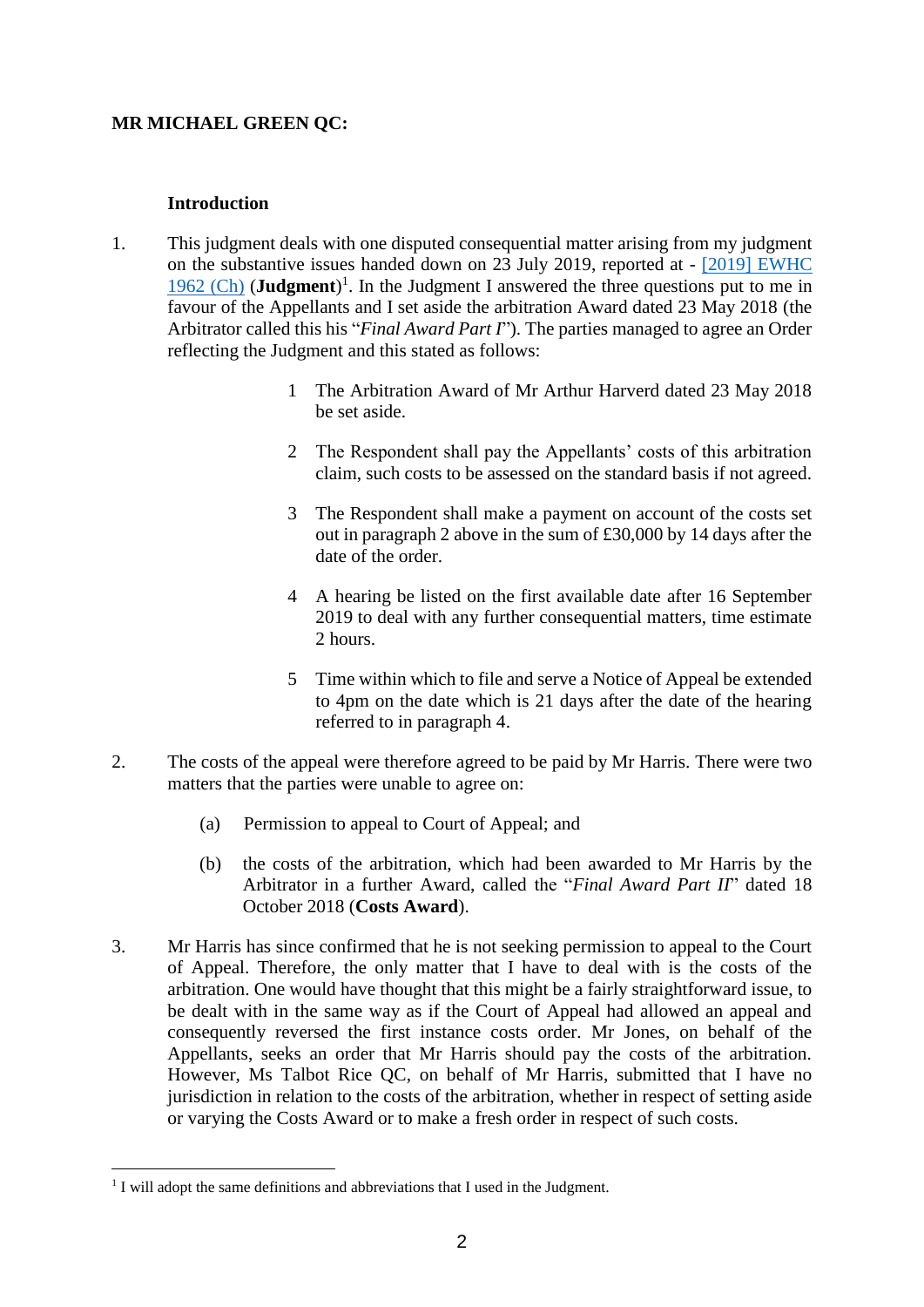- 4. Ms Talbot Rice QC's simple point is that the Arbitrator made two separate awards; (1) the substantive decision on the merits, the Award, which was appealed; and (2) the Costs Award, which was not. She relied on the fact that nothing was said in the Claim Form that the Appellants were also seeking to overturn the Costs Award. It is pertinent to point out that the Claim Form was issued on 19 June 2018, shortly after the Award was issued and therefore well before the Costs Award, so it is unsurprising that the Costs Award was not referred to in the Claim Form. Nevertheless, Ms Talbot Rice QC submitted that an amendment could have been made to the Claim Form after the Costs Award was issued and she went so far as to say that the Appellants could have issued a fresh Claim Form solely to appeal the Costs Award. She emphasised, by reference to a number of cases, that arbitration awards are final and can only be challenged in very limited circumstances; this includes costs awards which can similarly only be challenged on the narrow grounds set out in sections 67 to 69 of the Arbitration Act 1996 (**AA 1996**) but they do need to be challenged by way of a properly constituted appeal under one or more of those sections.
- 5. Mr Jones for the Appellants said that this cannot be right and that the Court in this situation has jurisdiction under the present Claim Form to deal with the Costs Award either pursuant to its powers under section 69(7) of the AA 1996 or pursuant to an implied ancillary power to make a costs order consequential on the successful appeal on the substantive Award. There is a surprising dearth of authority in relation to this. That could be because no one has previously thought to challenge the jurisdiction of the Court in these circumstances. It is not the most attractive or meritorious of arguments for someone who has lost an appeal and had the substantive award set aside to say that they should be entitled to retain the costs order in their favour because the Costs Award, which followed the event, has not been specifically appealed. However unattractive and unmeritorious the argument may appear, I do need to be satisfied that I have jurisdiction to deal with the Costs Award.

### **The Costs Award**

- 6. It is clear that the Arbitrator followed the general rule, as prescribed in section 61 AA 1996, that costs should follow the event. The Arbitrator also made an order for an interim payment on account of those costs in the sum of £110,000, which sum was paid to Mr Harris within the 14 days set out in the Costs Award.
- 7. However the Arbitrator was actually reluctant to deal with the costs of the arbitration because of the outstanding appeal. He considered that the outcome of the appeal could significantly affect the costs of the arbitration and would therefore have preferred to leave his decision on costs until after the appeal had been determined. At paragraphs 6 and 7 of the Costs Award, the Arbitrator said this:
	- "6 As the Part I Award is the subject of an appeal I was at first reluctant to determine any costs issues pending the outcome of the appeal.
	- 7 However as a date for the appeal hearing has not yet been fixed and the parties are still in discussion as to their approach to HMRC about the capital gains tax liability, I consider in the circumstances of the case it is appropriate to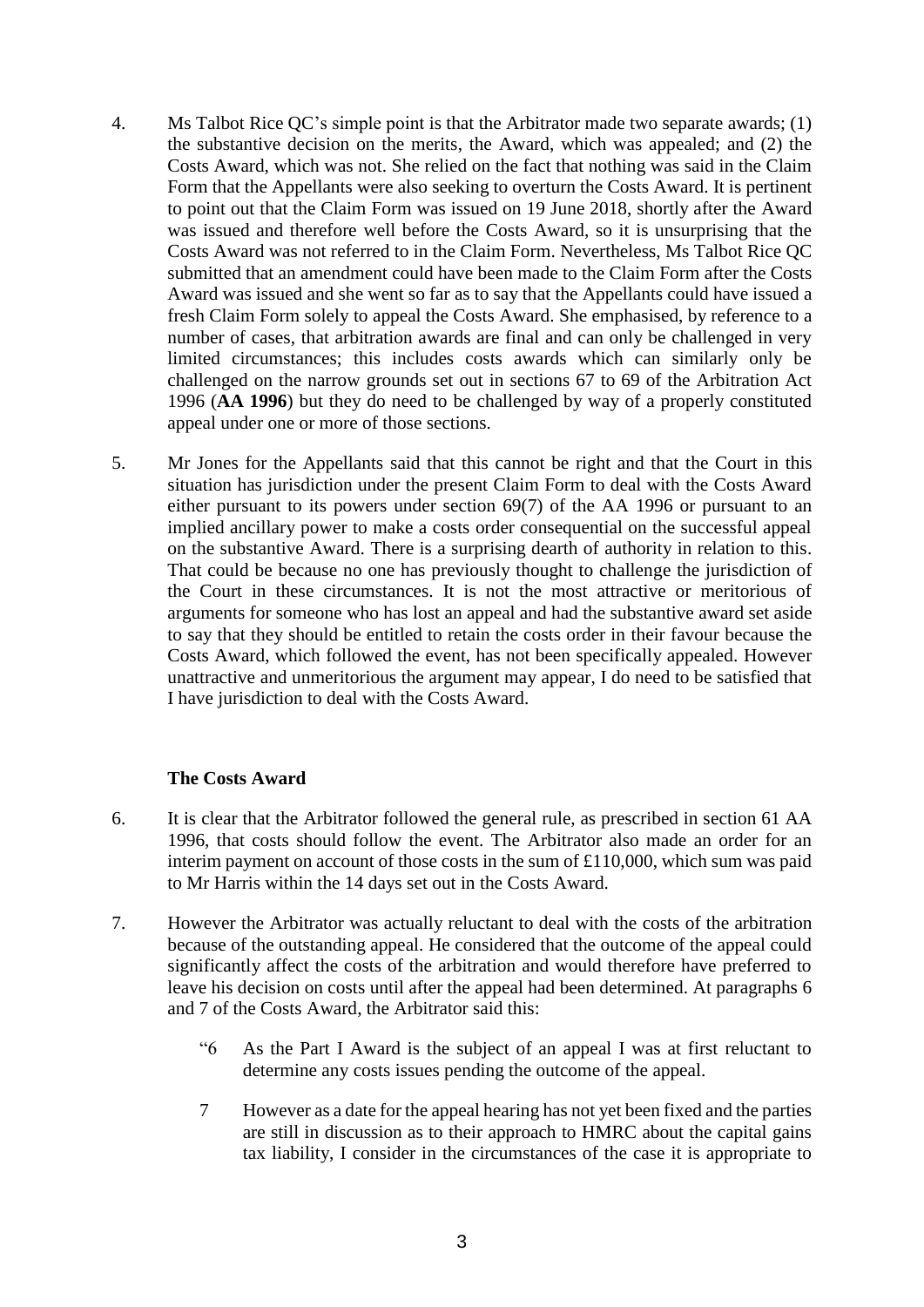determine two of the costs issues now, accepting that my determination on the substantive issues may be overturned in the High Court."

8. The Arbitrator incorporated detailed Reasons into the Costs Award. In paragraph 8 (iii) he recorded one of the submissions made on behalf of Mr Harris as follows:

> "(iii) In the event that the [Appellants'] appeal is successful or that on a full assessment Mr Harris recovers less than [the interim payment on account] Mr Harris will repay the interim sum awarded or the difference."

To my mind, that was a fairly clear indication that Mr Harris accepted that, if the appeal was successful and the Award set aside, he would at least pay back any interim payment on account. Ms Talbot Rice QC however submitted that there was no concession of that sort and that it was in any event conditional on the Appellants actually appealing the Costs Award as well as the Award. I am afraid that I do not accept that and I do not think that that was how it was viewed by the Arbitrator.

- 9. In paragraph 28 of his reasons for the Costs Award, the Arbitrator relied on Mr Harris' assurance that the interim payment would be repaid in the event of a successful appeal and on that basis ordered £110,000 to be paid by the Appellants on account of costs. He said (underlining added):
	- "28 I am satisfied that in the event that the [Appellants'] appeal is successful, or that on a full assessment the Claimant recovers less than £110,000.00 he will be able to repay the interim costs award or any difference between his interim costs award and the final detailed assessment of costs."

The Arbitrator then, in paragraph 30, reserved the final detailed assessment of costs

"pending the outcome of the appeal and/or further submissions of the parties."

- 10. In my view, both the Arbitrator and the parties were anticipating that, if the Appellants succeeded in overturning the Award, or Final Award Part I, then the Costs Award, or Final Award Part II, would also be overturned and the interim payment on account would have to be returned by Mr Harris. That was apparently conceded on behalf of Mr Harris. It seems to me that that was the basis on which the Costs Award was made and the underlying consensus as to what would happen if the appeal succeeded, as it has.
- 11. I do not consider that when Mr Harris and the Arbitrator referred to the appeal succeeding, they were referring to an appeal against the Costs Award which they recognised at the time would have to be made separately from the substantive appeal against the Award. They were simply referring to the extant appeal by the Appellants against the Award and assumed that, if that was successful, the Costs Award would similarly fall. As the Costs Award followed the event, so everyone expected that if the "event" changed by reason of a successful appeal, the costs of the arbitration would follow that "event" and be reversed. I do not see, contrary to Ms Talbot Rice QC's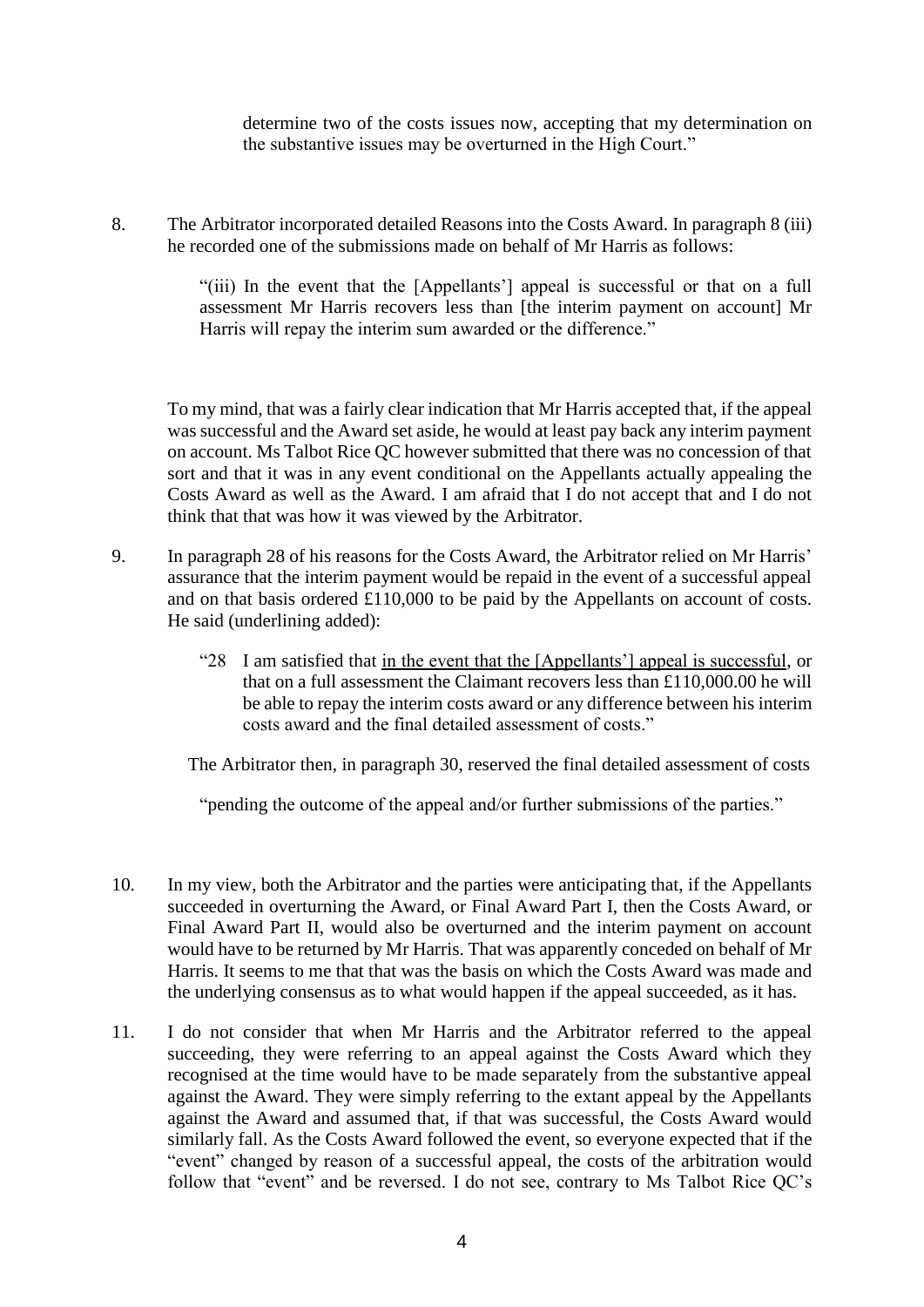submissions, that anyone contemplated at the time that the Costs Award would itself have to be specifically appealed in order for it to be reversed.

12. The question then is whether the fact that the Costs Award was not specifically appealed deprives me of jurisdiction to make the order that all the parties and the Arbitrator anticipated me making. It would be most odd if that is the necessary outcome and would constitute, as it seems to me, a triumph of form over substance.

## **An Appeal against the Costs Award**

13. By section 58 of the AA 1996, arbitration awards are deemed final and binding and only subject to challenge pursuant to specific provisions in the AA 1996. It states:

## "**58 Effect of award.**

- (1) Unless otherwise agreed by the parties, an award made by the tribunal pursuant to an arbitration agreement is final and binding both on the parties and on any persons claiming through or under them.
- (2) This does not affect the right of a person to challenge the award by any available arbitral process of appeal or review or in accordance with the provisions of this Part."
- 14. The only bases for challenge of an award under the AA 1996 are contained in sections 67, 68 and 69. Section 67 concerns challenges based on the arbitral tribunal's lack of jurisdiction. Section 68 concerns challenges based on serious irregularities affecting the arbitral tribunal, the proceedings or the award. Neither of these sections, as was accepted by Ms Talbot Rice QC, could be relied upon by the Appellants in seeking to challenge the Costs Award.
- 15. Ms Talbot Rice QC does, however, say that an appeal could be brought by the Appellants against the Costs Award under section 69 of the AA 1996. Section 69 is concerned with appeals based on points of law and this appeal was brought under that section (together with clause 22 of the 1989 Agreement), as explained in paragraphs 16 to 21 of the Judgment. Ms Talbot Rice QC submitted that the error of law that was made in the Costs Award was the same as that relied on in the substantive appeal; she said that as the Costs Award was parasitic on the Award, the errors of law that I found in the Award had similarly affected the Costs Award.
- 16. Mr Jones disputed this and said that there were no grounds under any of sections 67 to 69 of the AA 1996 which could sensibly be relied on in a Claim Form challenging the Costs Award. Where, as in this case, the Arbitrator has followed the general rule in section 61 of the AA 1996 that the costs follow the event, there cannot possibly have been an error of law in the Costs Award. The fact that it is wholly parasitic on the challenge to the Award shows that it is necessarily dependent on the outcome of the appeal against the Award and should follow that event. Indeed, it would actually be upholding the principle applied by the Arbitrator in ordering costs to follow the outcome of the appeal.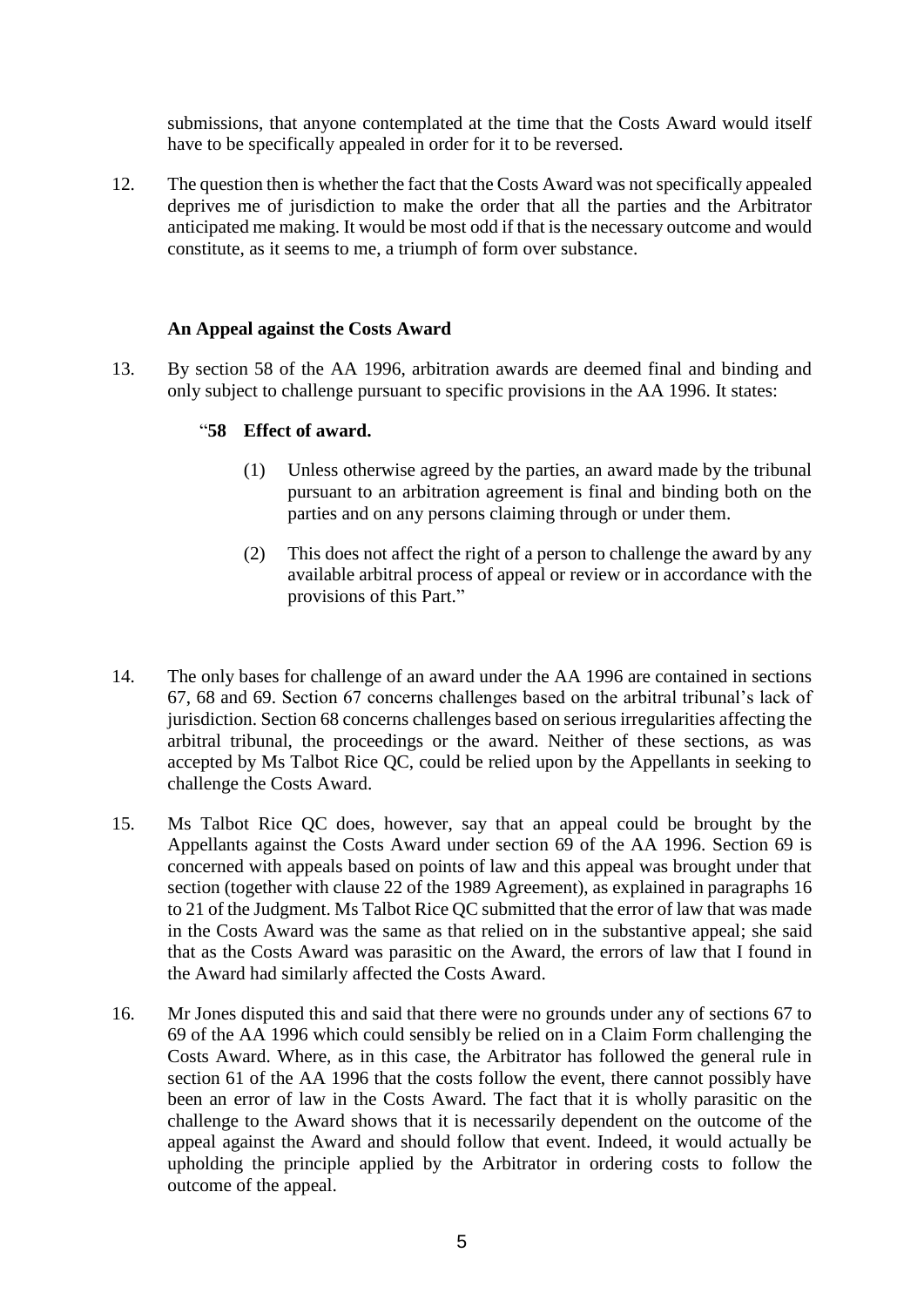- 17. Ms Talbot Rice QC directed me to sections 1 and 58 of the AA 1996 in support of her argument that the powers of the court to intervene in arbitration awards are very heavily circumscribed so as to ensure the finality of arbitration awards and to respect the choice made by the parties to resolve their dispute by way of arbitration. She also referred to the speech of Lord Steyn in *Lesotho Highlands Development Authority v Impreglio SpA and ors* [2006] 1 AC 221 in which the ethos of the AA 1996 is explained and in particular how it seeks to restrict the ability of the court to intervene in the arbitral process. I fully accept those constraints and referred to those principles in paragraph 24 of the Judgment.
- 18. Ms Talbot Rice QC referred to three cases concerned with challenging costs awards made by arbitrators: *Blexen Ltd v G Percy Trentham Ltd* [1990] 4 EG 133; *King v Thomas McKenna Ltd* [1991] 2 QB 480; and *Cohen and ors v Baram* [1994] 2 Lloyds LR 138. However, these were all appeals against costs awards where there was something about the costs award itself that was potentially appealable. For example, in both the *Blexen* and *King* cases, the issue was whether the arbitrator correctly took account of, or should have taken account of, a settlement offer. Furthermore, the cases do seem to have turned more on the scope of the old power to remit the matter back to the arbitrator because he had made an obvious mistake or because of a mishap in the process under the Arbitration Acts 1950 and 1979. The cases are not analogous to this case in that they were not seeking to reverse the costs award consequent on success in the substantive appeal.
- 19. In my judgment, there was no basis under section 69 of the AA 1996 for challenging the Costs Award on the grounds of error of law. A separate Claim Form issued by the Appellants in respect of the Costs Award would not only have looked very strange but also it would potentially have been demurrable. An amendment to the existing Claim Form to make clear that the Appellants were also seeking to overturn the Costs Award would at least have given notice to Mr Harris of what the Appellants wanted the Court to do but could not have affected the jurisdictional question if a separate Claim Form was not possible. I therefore find that there was no requirement for the Appellants separately to have appealed the Costs Award in order for the Court to have jurisdiction.

#### **Jurisdiction over the costs of the arbitration**

20. Mr Jones submitted that the Costs Award falls with the successful appeal against the Award. He then argued that the Court has power to make a fresh order as to the costs of the arbitration, either through an implied ancillary power under the AA 1996 or pursuant to the power to vary under section 69(7) of the AA 1996. I was referred to an extract from *Merkin's Arbitration Law* at para.18.75 at which the following is stated:

> "The award of costs must be in the form of an award, and for this purpose may be included in the substantive award, or may be dealt with separately in a supplementary award, but whether costs are dealt with in the main award or in a separate award, any award as to costs stands or falls with the substantive award, so that, if the substantive award is overturned by the court, the award as to costs ceases to have effect."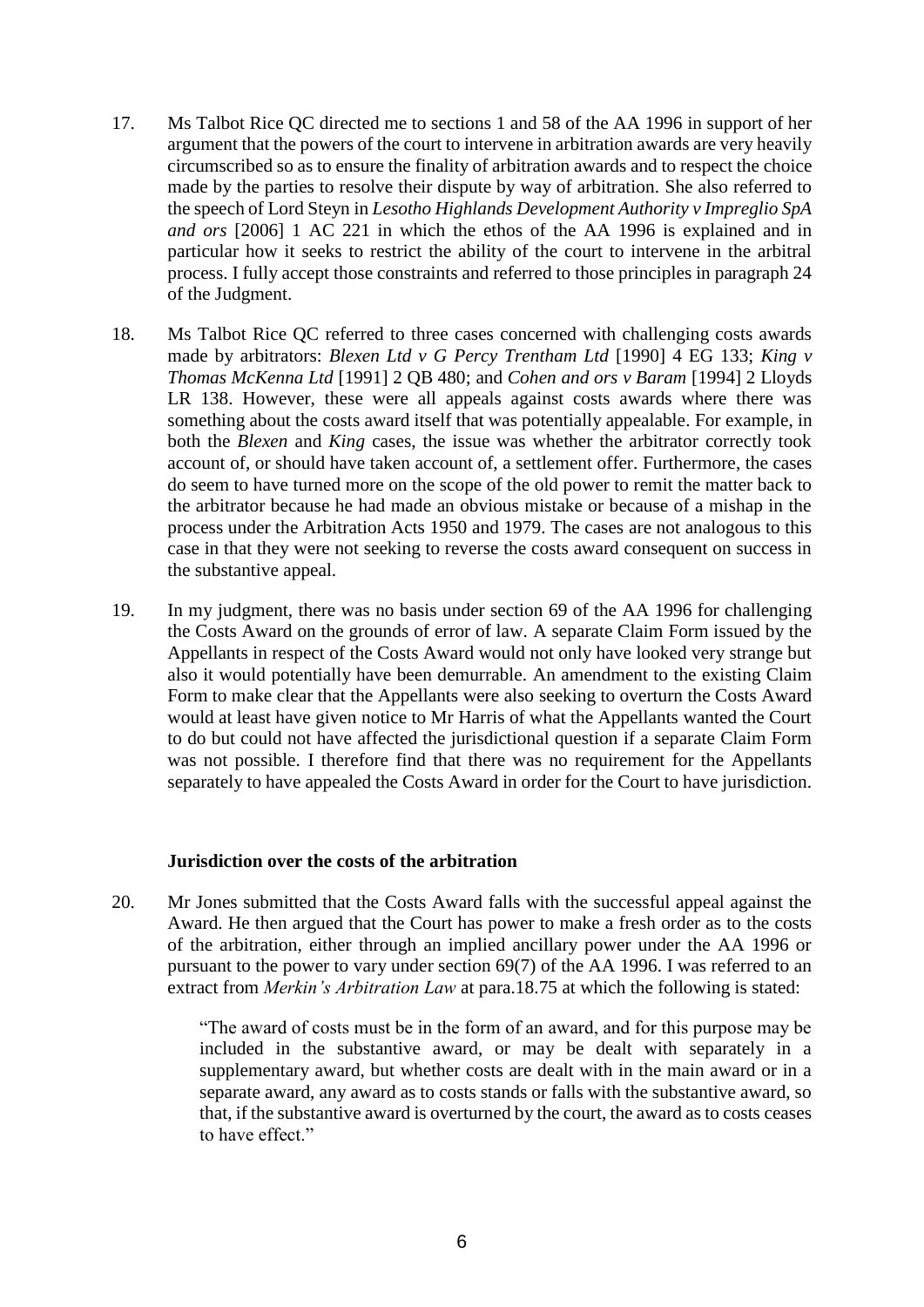21. The only authority cited in support of the latter proposition is the Court of Appeal decision in *Davis v Witney UDC* (1899) 15 TLR 275. That case concerned an arbitration under the Public Health Act 1875 in respect of damage allegedly caused by sewage works close to the Plaintiff's property. In fact, the Defendant local authority had abandoned the works before they had started but the arbitrators awarded the Plaintiff £10 by way of damages and £221 0s. 10d for solicitor and client costs. This was all contained in one award. The Divisional Court overturned the award, both as to damages and  $costs<sup>2</sup>$ , on the grounds of want of jurisdiction and this decision was upheld by the Court of Appeal. A. L. Smith LJ is reported to have held as follows<sup>3</sup> (all underlinings added):

> "The award was, in his Lordship's opinion, bad on the face of it, because the submission was a limited one, claiming compensation for damage by the execution of the works, and the works were never begun and the sewer was abandoned, as appeared on the face of the award, and yet £10 was awarded as compensation. The award was therefore made without jurisdiction upon this point, and it was bad *in toto*. The condition upon which the arbitrators awarded costs was that the plaintiff succeeded upon the claim for £10 compensation. In his opinion, if the award was set aside on the ground of want of jurisdiction, the costs awarded went with the award. In "Capell v Great Western Railway Company" (11 Q.B.D., 345) the sole question was whether the plaintiff could bring an action to recover the costs awarded to him before he made out a title to the land to convey it to the railway company, and the court held that he could. There was no suggestion there that the award was bad. The award in the present case was bad *in toto*."

Collins LJ agreed with A.L.Smith LJ although he had some misgivings on the costs point:

"He agreed that in ordinary cases the costs awarded would fall with the award. But this arbitration was instituted upon the footing that the sewer would be made, and some costs were unquestionably incurred before the abandonment of the intention to make the sewer, and his Lordship felt some misgiving whether in these circumstances the arbitrators had not jurisdiction to deal with the costs. But, at the same time, he thought that the better view was to regard them as costs incident to the other claim, which was outside the submission, and they therefore fell with the award. This would be without prejudice to any right which the plaintiff might have to claim the costs of the arbitration, which had been rendered abortive by the defendants' abandonment of the notice of their intention to make the sewer."

Romer LJ also concurred:

<u>.</u>

"As regards the submission, the arbitrators were bound by the limited words thereof, and it followed that they had no jurisdiction to award the £10 compensation. Consequently, the costs could not be awarded, as they were awarded on the footing that the plaintiff succeeded in obtaining £10 compensation."

<sup>&</sup>lt;sup>2</sup> Channell J disagreed in relation to costs but as the junior judge in the Divisional Court withdrew his judgment and agreed that both the damages and costs awards should be set aside.

<sup>&</sup>lt;sup>3</sup> The Times Law Reports do not report the verbatim judgment.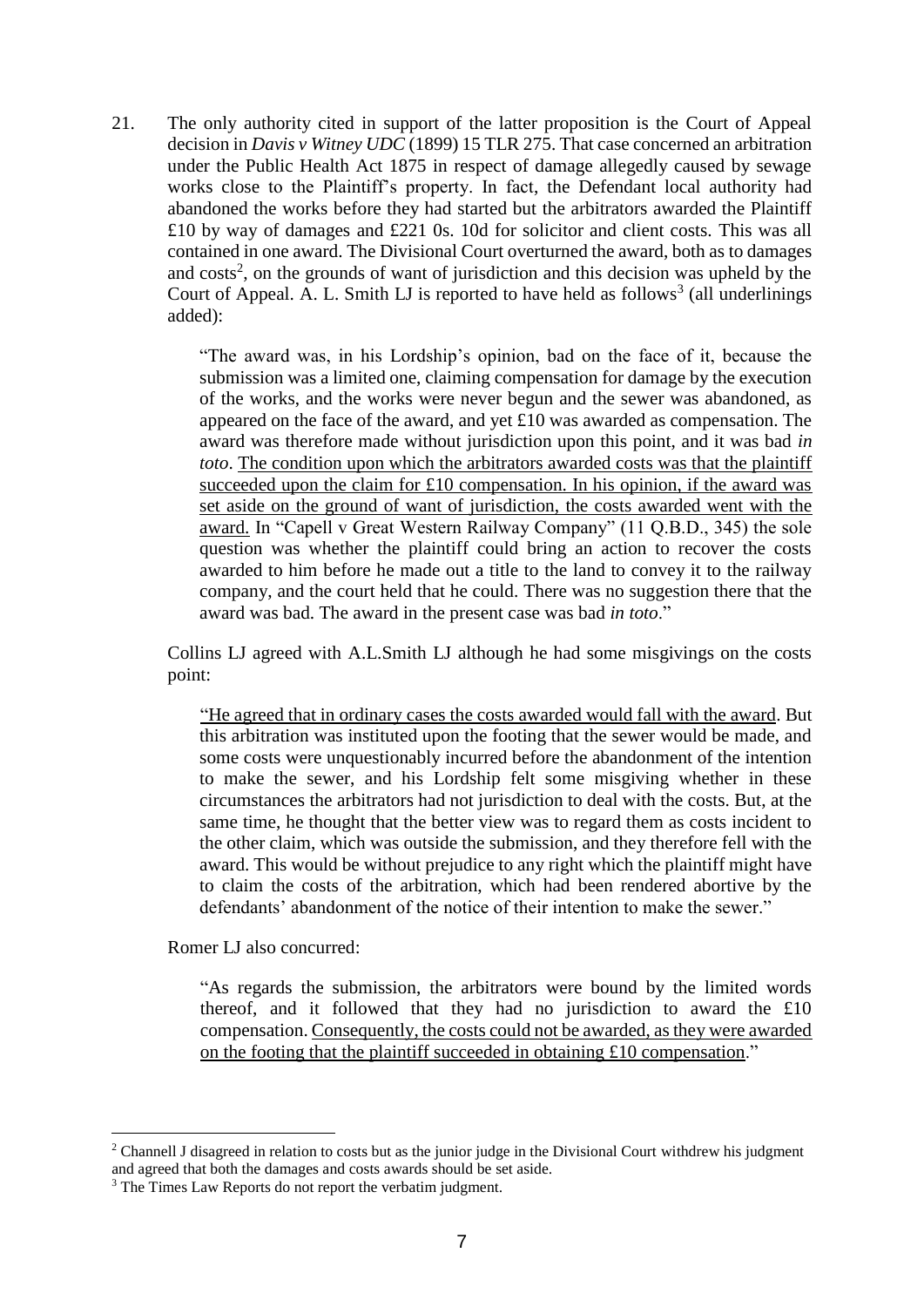- 22. Mr Jones said that, even though it was concerned with a different Act, *Davis v Witney UDC* is authority for the proposition that an award of costs by arbitrators falls with the substantive award if it is successfully appealed. He accepted that it is not authority for the Court having jurisdiction to make a fresh order as to the costs of the arbitration.
- 23. Ms Talbot Rice QC disputed the significance of this case. She submitted that it is easily distinguishable from the present as the costs were dealt with in the same award and the whole award was challenged. She also fairly pointed out that this was a want of jurisdiction case so that the arbitrators were found to have no jurisdiction over the matter, and that would necessarily include the costs. She directed me to paragraph 18.76(a) of *Merkin on Arbitration Law* where the *Davis* case is again relied on but specifically in the context of a want of jurisdiction case.
- 24. In my view the statement in paragraph 18.75 of *Merkin on Arbitration Law* (quoted in paragraph [20] above) is correct. Whether or not the costs award is included in the substantive award or not, should make no difference to the principle that a costs award that is consequential on the substantive award falls with it. Although the *Davis* case was a want of jurisdiction case, the Court of Appeal were clearly of the view that an award of costs based on the result of the substantive award would fall with that award. I see no reason why that should not apply to an appeal under s.69 of the AA 1996 based on errors of law, in particular when the Costs Award simply followed the event. The branch falls with the tree.
- 25. As I have said above, the two awards were actually called: "*Final Award Part I*" for the substantive Award; and "*Final Award Part II*" for the Costs Award. This nomenclature is indicative as to how the Arbitrator viewed them and whether there were really two separate awards or two parts of one Award. It would be illogical for there to be a different principle applying in respect of costs depending on whether the costs award was made in one document or another.
- 26. It is also material, in my view, that "*award*" is not defined in the AA 1996. The Claim Form only referred to the Award, specifically defined as the substantive Award dated 23 May 2018, because that was the only award in existence at the time it was issued. It was also the only part of the Award that was being challenged on points of law. It is reasonable to treat Part II of the Final Award dealing with the costs of the arbitration as being part of one overall award for the purposes of the AA 1996.
- 27. Section 69(7) of the AA 1996, gives wide powers to the Court on hearing a substantive appeal based on an error of law. It provides as follows:
	- "(7) On an appeal under this section the court may by order—
		- (a) confirm the award,
		- (b) vary the award,
		- (c) remit the award to the tribunal, in whole or in part, for reconsideration in the light of the court's determination, or
		- (d) set aside the award in whole or in part.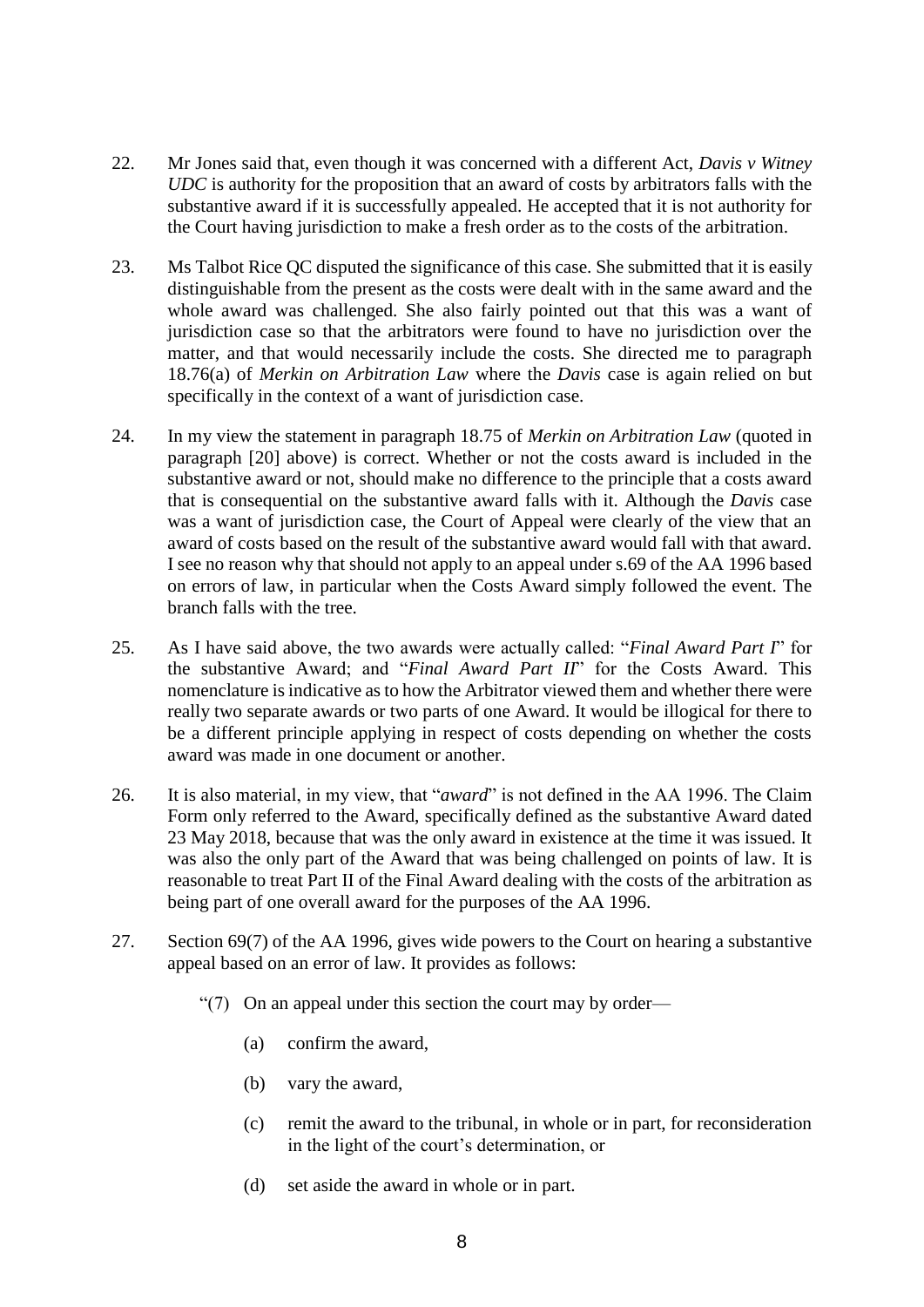The court shall not exercise its power to set aside an award, in whole or in part, unless it is satisfied that it would be inappropriate to remit the matters in question to the tribunal for reconsideration."

- 28. Mr Jones submitted that, given the wide powers given to the Court to interfere with the substantive Award, including to remake it by using the variation powers without remitting it back to the arbitrator, the Court must have power to remake the costs award consequent on it being set aside. He said that it would be anomalous if the Court did not have this power and that it can be implied into section 69(7) of the AA 1996 as an ancillary statutory power that Parliament must have intended the Court to have. He referred to *Bennion on Statutory Interpretation* ( $7<sup>th</sup> Ed$ ) pp.299-300 in support of this proposition.
- 29. By way of alternative, Mr Jones submitted that the Court could use its power under section 69(7)(b) of the AA 1996 to vary the Award to provide for an award of costs in favour of the Appellants.
- 30. Ms Talbot Rice QC disputed that there was any power either to set aside the Costs Award or to make a fresh order in respect of the costs of the arbitration. Her main point was that unless there was a specific appeal against the Costs Award, whether by way of a separate Claim Form or an amendment of the existing Claim Form, the Court has no jurisdiction whatsoever in relation to the costs of the arbitration. I have dealt with this above and have held that the Court has jurisdiction to set aside the Costs Award without there needing to be a specific appeal against it. In relation to the alleged implied statutory power to make a fresh costs order, Ms Talbot Rice QC submitted that there cannot be any room for such a power to be implied into a carefully drafted and calibrated Act that was intended to restrict the Court's powers of intervention.
- 31. While I can see the attraction of doing so, I am reluctant to imply any ancillary power in relation to costs into the AA 1996. I am particularly reluctant to do so when I consider it is not necessary as there is another way of properly and effectively doing that which would be achieved by implying the ancillary power.
- 32. In my judgment, the powers set out in section 69(7) of the AA 1996 are not limited to the Award but include the Costs Award which is the second Part of the Arbitrator's "*Final Award*". The references to "*award*" in that section therefore include the Costs Award and on that basis the setting aside of the Award, carries with it the full suite of powers in relation to the Costs Award.
- 33. Accordingly, I consider that I can vary, remit or set aside the Costs Award.

### **The appropriate order to make**

34. Mr Jones submitted that the Costs Award should be reversed so that Mr Harris should be ordered to pay the costs of the arbitration. That position is strengthened by two factors: (1) the fact that the Costs Award followed the event; and (2) the apparent recognition by Mr Harris that he would at least have to repay the interim payment if he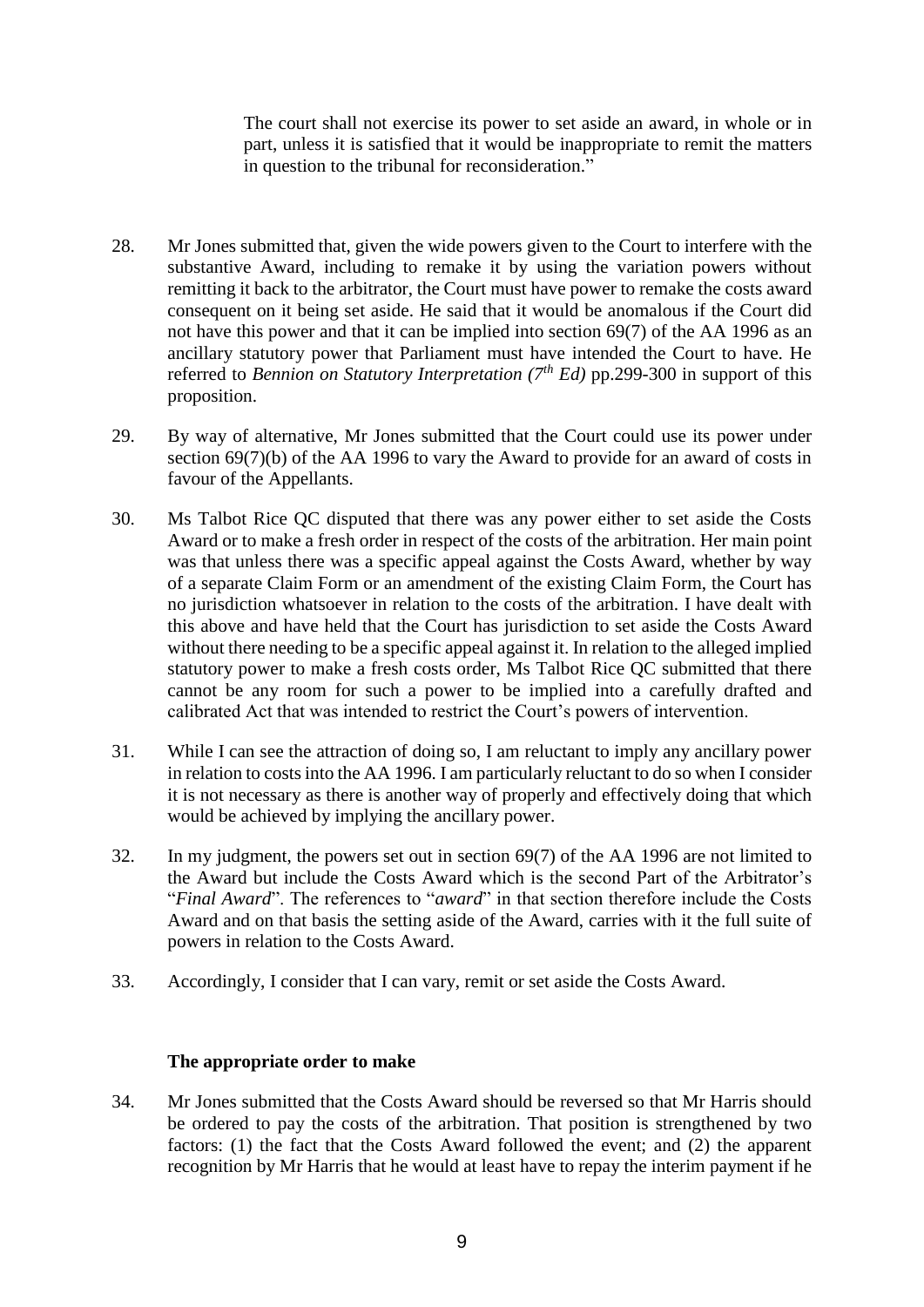lost the appeal. While I can see the force of both points, I am troubled by one aspect as to how this has been pursued.

- 35. There was no mention in the Claim Form, or the Appellants' skeleton argument or at the hearing of the appeal that the Appellants were seeking the costs of the arbitration. This only emerged after my Judgment was handed down and there was discussion between the parties as to the proposed draft Order. I understand that the Appellants were under the impression that there would be no real dispute, in the light of the apparent concessions by Mr Harris in relation to the Cost Award, that if the appeal was successful, the Costs Award would be reversed.
- 36. Ms Talbot Rice QC submitted that if Mr Harris had known that the Appellants were also seeking to overturn the Costs Award and for the costs of the arbitration to be paid by Mr Harris, he would have adduced evidence to challenge whether the Appellants should have their costs of the arbitration even if they were successful on their appeal. She said that there would be questions of previous reserved costs awards of the arbitrator and whether costs of amendments and abandonments of parts of their defence should have been allowed. Mr Jones countered this by saying that Mr Harris has known since at least the end of July 2019 that the Appellants would be asking the Court to make such a costs order yet Mr Harris has chosen not to put in any evidence whatsoever. Of course, Mr Harris considers that the Court does not have jurisdiction to deal with the costs of the arbitration and that may have been why he did not put in evidence for this hearing.
- 37. I should also mention that I asked Mr Jones if he was applying for permission to amend the Claim Form to include an appeal in respect of the Costs Award. He eventually confirmed that he was not making any such application, on the basis, I assume, that it was not necessary for the purposes of founding the Court's jurisdiction. He was correct about that and it would have been a fairly pointless amendment to make at this stage in terms of giving Mr Harris notice.
- 38. I am somewhat dubious about Mr Harris' alleged prejudice in having to deal with costs now but it does seem to me that before I make a specific costs order against him he should have the opportunity to put forward evidence and make submissions in relation to whether he should have to pay all of the Appellants' costs of the arbitration. I am clear that the starting point should be that Mr Harris should have to pay the Appellants' costs of the arbitration on the basis that this would be consistent with the general principle of the Costs Award and section 61 of the AA 1996. However, Mr Harris should be able to argue that, for whatever reason, he should not have to pay all of those costs.
- 39. The next question therefore is whether the matter should come back to me or should be remitted to the Arbitrator. I do not want the parties to have to incur any unnecessary further expense, particularly when that is just in relation to costs. I decided not to remit the Award to the Arbitrator for that reason but it seems to me that in relation to costs, which is still technically before the Arbitrator for the detailed assessment of the costs of the arbitration that he deferred until after this appeal, that it may be the best and cheapest way to proceed. The Arbitrator will be far more familiar than me with the course of the arbitration and he considered a number of issues in relation to costs in determining the Costs Award. While I would encourage the parties to come to an agreement in relation to the costs of the arbitration in the light of this judgment, and